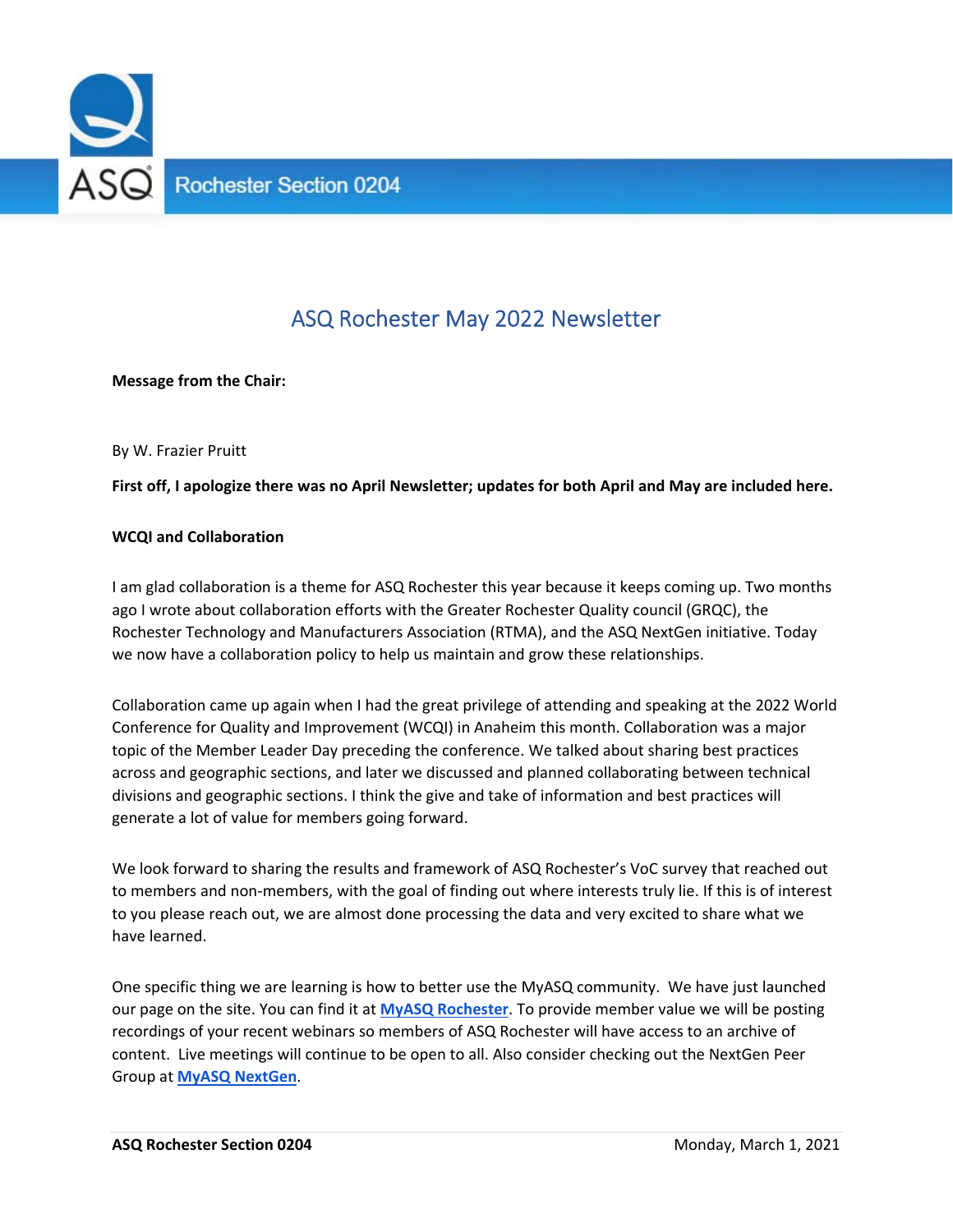

You join the Rochester Section when you join ASQ, or you can switch to the Rochester Section by emailing Customer Care at **help@asq.org**. Joining the NextGen Peer group is a little different, you will need to fill out the MS form that is pinned to the homepage of **MyASQ NextGen**, then you will get added to the group.

If you want to get more involved with ASQ or are involved with an organization with values that fit with ours, please let me know and we can explore the opportunities. As always, our Mission and Vision statements are at the bottom of this newsletter.

Cheers,

Frazier

## Newsletter Updates

It is an incredible year of rebuilding and ASQ Rochester has started some amazing new offerings. Below are some of the highlights and upcoming events.

## Recent Highlights

In May we hosted our first Data Science Office hours with Paul Yacci. Turnout was good so if you would like to see office hours with a different topic let us know.

It was not local but 2022 World Conference for Quality and Improvement (WCQI) was amazing. Next year is in Philly and there are often opportunities to volunteer so mark your calendar for May 7‐10, 2023.

## Coming up soon!

PD events coming soon from our own Franklin Allen and Laisa Feliciano. Dates and subjects to be announced; sign up on our website to get updates. For now, join a discussion or check out our recorded sessions at MyASQ Rochester. Also check out what a few other organizations or sections are doing below.